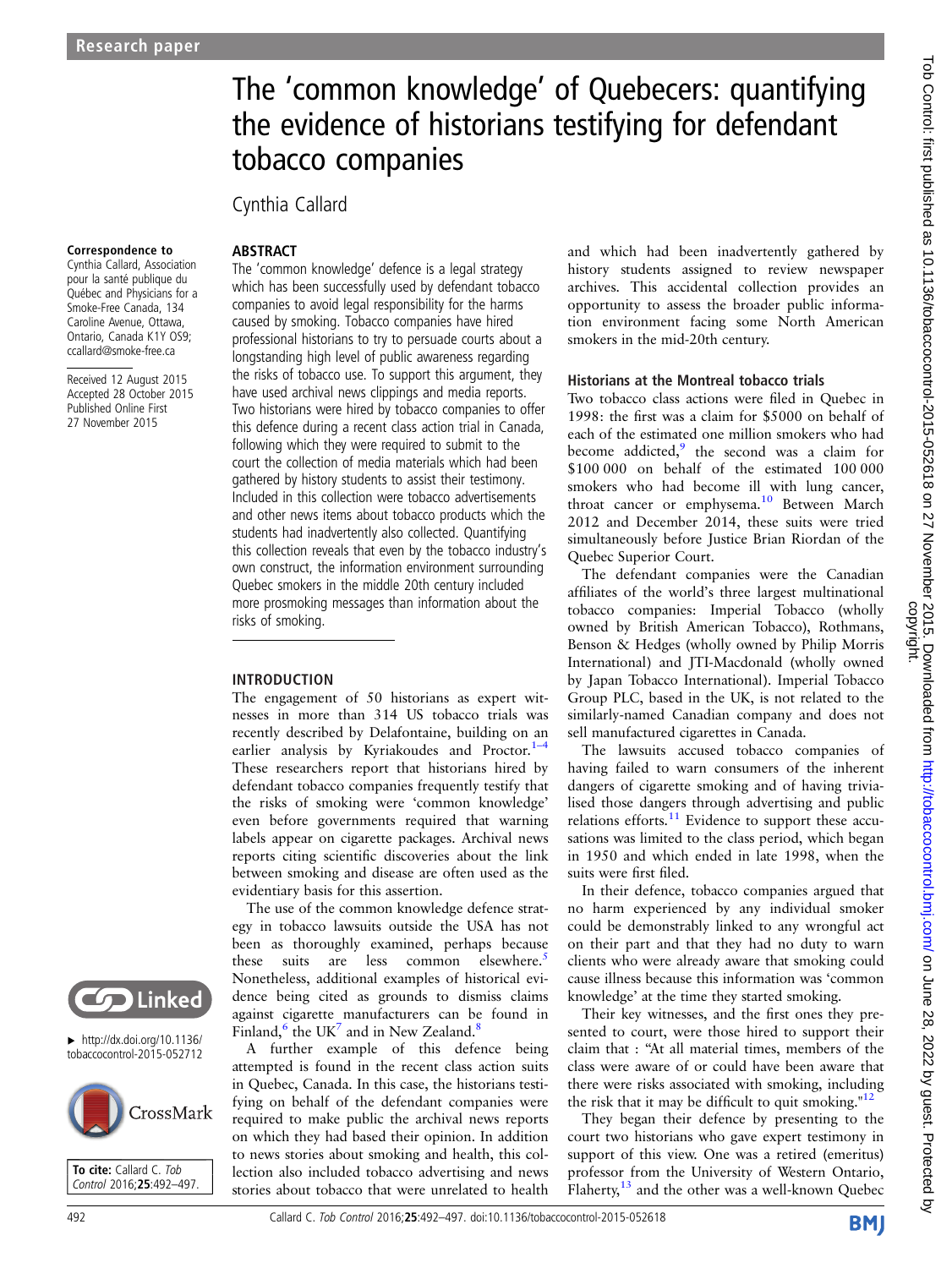popular historian, Lacoursière.[14](#page-5-0) A third historian to testify on their behalf was Robert Perrins, whose testimony did not address 'common knowledge' but was linked to the role of government.<sup>15</sup> Duch<sup>16</sup> was another witness who spoke on behalf of the companies about 'common knowledge', but his testimony was based on public polling data.

In several respects, the testimony of Flaherty and Lacoursièrere followed the pattern of historian testimony in US trials as described by Kyriakoudes.<sup>[1](#page-4-0)</sup> The Canadian historians, for example, were recruited without previous professional experience in tobacco history. One (Flaherty) had worked with the US tobacco industry's Special Trials Issue Committee. Both men used material provided to them by the companies, and both failed to look at internal industry documents. They both based their evidence primarily on newspaper clippings, and both declined to consider the impact on public knowledge about tobacco use created by other information in the print media, such as cigarette advertising or by industry denials of a link between smoking and disease.<sup>17</sup><sup>18</sup>

The collection of newspaper and media clippings which became the reliance material for their testimony had been gathered from newspapers, magazines and other material circulated in Quebec during the class period. Flaherty had first been engaged by the companies in 1988 to conduct 'historical awareness research' and had supervised the collection of material for many of the intervening years.<sup>[19](#page-5-0)</sup> Several historians assisted in the collection efforts, including 19 students at the Université du Québec à Montréal, who had been hired in 1999 to review the microfiche records of the four major francophone daily newspapers published in Quebec. The papers reviewed in this systematic way were La Presse (for the years 1950–1991), Le Devoir (1950–1991), Le Soleil (1950–1991) and Le Journal de Montréal (from its launch in June 1964 to 1999).

Flaherty<sup>[17](#page-5-0)</sup> testified that the "students were instructed not to collect tobacco advertising", but they do not appear to have followed any such direction. The research tracking sheets used by each student, which were also filed with the court, suggest that these researcher assistants attempted to gather all material that contained any reference to tobacco and its use. In addition to stories about health effects, they also copied advertisements for tobacco products, business stories, letters to the editor, human interest and entertainment stories, comics, editorial cartoons and even classified ads. That is to say, they gathered news stories reporting on the risks of smoking and also collected other published material which could have shaped public understanding of these risks.

The rules of court as applied to this trial required that all of the material reviewed by these experts be filed with the court as trial exhibits, making this collection available for independent review and further analysis. A large subset of the material given to the court were the clippings collected by the student researchers along with hundreds of tracking sheets which allow confirmation of the completeness of court records. The immediate usefulness of this set of materials was hindered by the absence of an index at the time it was filed with the court. The analysis reported here is the result of the indexing and classification of more than 20 000 records which was performed following the trial's conclusion.

#### METHODS

We began this analysis by creating a consolidated index of the 35 500 electronic records that were included in the reliance material of the two 'common knowledge' defence historians. Discounting duplicates, tracking sheets, file folders and cover

sheets reduced this collection to about 15 700 unique newspaper items. Among these were 14 240 clippings from the four Francophone daily newspapers, most of which (13 169) were accompanied by a tracking sheet.

We subsequently conducted a subject-area analysis on the subset of 9765 newspaper items which met the criteria of having tracking sheets available and which dated from 1950 to 1989. We chose this timeframe as these were the decades before tobacco advertising was banned in Canada and before health warnings were mandated by federal law.<sup>[20](#page-5-0)</sup> These records represented 62% of the total collection, as shown in table 1. Nineteen categories of newspaper content were established for this purpose, and they are described in [table 2](#page-2-0).

In classifying these records, we assigned each item to only one category. To ensure the widest capture of all stories related to health, any reference to health resulted in categorisation as a health story. For example, news stories about tax rates which made reference to the health rationale for taxes were grouped among health stories. The only exceptions to this hierarchical protocol was tobacco advertising which was classified with other ads even if it contained references to health.

We further screened health stories for statements which denied or cast doubt on a causal relationship between smoking and any disease, including addiction, or which presented other factors, such as air pollution, as a greater contributor to lung cancer, heart or lung disease.

#### RESULTS

One third (3521) of the newspaper items were branded tobacco advertisements. Both the absolute and proportional number of such ads declined over the period, and there were none after 31 December 1988 when the federal law banning direct tobacco advertising came into effect.<sup>[20](#page-5-0)</sup>

The second largest category of material was the 2830 newspaper items (29%) which discussed or alluded to the health consequences of smoking. Not all of these stories clearly communicated that smoking was risky. Included in this category were newspaper items which would likely have had a more nuanced influence on public understanding of risks, such as 46 reports on cigarettes becoming safer (as a result of filters, tobacco blends, etc) and 144 stories which included denials of the health consequences of smoking or otherwise cast doubt on them. The number of health-related items increased over the 40-year period, but it was only after 1985 that these articles constituted a majority of tobacco-related items in newspapers. It was only after 1980 that the average number of such items exceeded two stories per paper each month.

Reinforcement of other negative aspects of smoking were found in an additional 748 newspaper items, including 565

|                                                        | Table 1 Consolidated reliance material submitted by historians |  |  |  |  |  |
|--------------------------------------------------------|----------------------------------------------------------------|--|--|--|--|--|
| testifying for defendant tobacco companies in Montreal |                                                                |  |  |  |  |  |

|                           | Yes $(\% )$ |       | No $(\%)$ |              |  |
|---------------------------|-------------|-------|-----------|--------------|--|
| Tracking sheets available | 1950-1989   | 1989+ | 1900-1998 | <b>Total</b> |  |
| Journal de Montreal       | 8.4         | 9.9   | 0.04      | 18.3         |  |
| La Presse                 | 28.9        | 5.9   | 2.5       | 37.3         |  |
| Le Devoir                 | 6.3         | 0.9   | 2.2       | 9.4          |  |
| Le Soleil                 | 18.5        | 5.0   | 2.0       | 25.5         |  |
| All other sources         |             |       | 9.5       | 9.5          |  |
| <b>Total</b>              | 62          | 21.7  | 16.3      | 100          |  |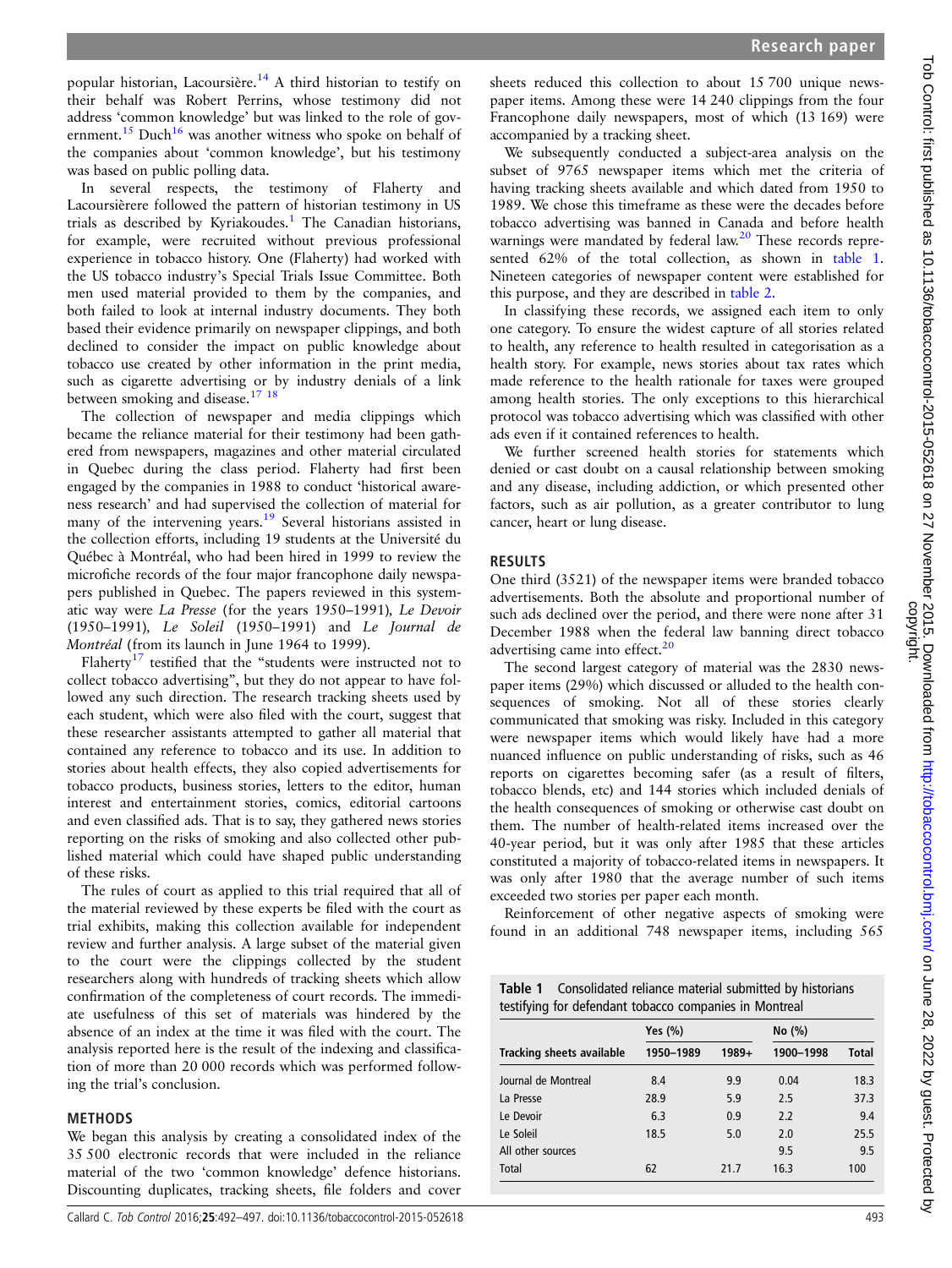<span id="page-2-0"></span>

|             | Table 2 Categories of newspaper items                  |  |  |  |  |  |
|-------------|--------------------------------------------------------|--|--|--|--|--|
| Category    | Criteria                                               |  |  |  |  |  |
| Tobacco ads | Branded advertisements for cigarettes, cigars and pipe |  |  |  |  |  |

|                         | tobacco                                                                                                                                                                                      |
|-------------------------|----------------------------------------------------------------------------------------------------------------------------------------------------------------------------------------------|
| Cessation ads           | Branded advertisements for cessation services or products                                                                                                                                    |
| Other ads               | Tobacco-related content in advertisements for other goods<br>and services and political advocacy ads                                                                                         |
| Agriculture             | News stories about tobacco growing or tobacco farmers                                                                                                                                        |
| <b>Business</b>         | News stories about business operations of tobacco<br>companies, such as plant openings and closures, economic<br>performance, and new product launches.                                      |
| Cartoon                 | Comic strip or other cartoons, including editorial cartoons                                                                                                                                  |
| Consumption<br>data     | News stories about quantities of tobacco consumed in<br>Quebec or elsewhere, without reference to health                                                                                     |
| Crime                   | News stories about criminal activity related to tobacco use,<br>including theft and the sale of contraband cigarettes                                                                        |
| Editorial               | Analysis and opinion offered by editorial writers and<br>columnist, other than medical or health columnists                                                                                  |
| Fire                    | News stories about cigarette-caused fires                                                                                                                                                    |
| Health                  | News stories, medical, health and advice columns which cite<br>health in the context of tobacco use, including the effects of<br>second-hand smoke or concerns about young people<br>smoking |
| Letter                  | Letters to the editor                                                                                                                                                                        |
| Litigation              | News stories about lawsuits against tobacco companies                                                                                                                                        |
| Personality             | News stories about the smoking behaviour of named<br>individuals, including politicians, officials and celebrities                                                                           |
| Pipes                   | News stories about pipe smoking, pipe smoking contests,<br>pipe collections, etc                                                                                                             |
| Smoke-free<br>places    | News stories about restrictions on smoking, whether or not<br>health is cited as a rationale for these measures                                                                              |
| Tax                     | News stories about tax levels on cigarettes, other than those<br>for which health reasons are provided                                                                                       |
| Other                   | News stories about about beauty contests, smokers' rights,<br>the use of tobacco in comparison with other substances such<br>as marijuana, and other miscellaneous subjects                  |
| Illegible or<br>missing | Files whose content could not be deciphered and stories<br>identified on the tracking sheets but not found in the<br>collection                                                              |

reports about restrictions on smoking in public places, 125 advertisements for cessation products and 58 stories about cigarette-caused fires.

There remain 2666 newspaper items which do not fit into the above categories. The most numerous of these were 426 news stories about business issues, including plant openings, share purchase opportunities or dividend payments to shareholders. Other large categories were stories about cigarette related crime (such as theft and contraband), government tax policy, or advertisements for other products or services which displayed tobacco products, including tobacco retailing. The content of editorial columns, opinion pieces and letters to the editor (totalling 651) was not further analysed to establish whether it would or would not have assisted the public in understanding the risks of tobacco use.

Flaherty describes newspaper reports about the health risks of tobacco use and smoke-free places as 'anti-smoking stories'. [13](#page-4-0) By this description, there were about the same number of 'antismoking' stories in the collection as there were advertisements for branded tobacco products, which can by the same logic be viewed as 'pro-smoking' (37% vs 36%). Three-quarters of the items collected can be viewed as likely to influence 'common knowledge' in one direction or the other using this tobacco

industry construct of the information environment. (In the absence of a further content analysis, the potential effect of onequarter of the collection material stories in the collection is unknown.)

These results are shown in [table 3](#page-3-0) and in fi[gure 1](#page-4-0).

## **LIMITATIONS**

There are several limitations to this effort that might temper any conclusions that might be drawn from it. Some of these relate to the content analysis we conducted on the tobacco industry's collection of media clippings. Others relate to the restricted lens applied to the industry's construct of 'information environment'.

This study is believed to be the first quantitative analysis of reliance material used by historians testifying in a tobacco lawsuit. As a result, the classification of trial documents does not follow any previously validated method. In addition, the classification exercise as it was conducted was inherently and unavoidably subjective.

This study attempted only to identify categories of media stories and did not attempt to execute a more in depth content analysis. Factors which could influence the impact of a newspaper item on the information environment were not reviewed, such as the prominence of the article, the circulation of the paper, authorship, placement or length. Nor was there an attempt to establish more nuanced categories, as might be warranted for stories about technological changes to cigarettes (filters, new tobacco types) that might have communicated that the harms of smoking could be reduced.

Comprehensive clippings were available only for French language newspapers and not for the two English daily newspapers published in Quebec during that period. The information environment created by print media may have been different for Anglophone smokers in Quebec during that period as it could have been for consumers of other news media, like radio or television.

Human error is a further factor to consider. The students who reviewed the newspaper files may have overlooked some records. The indexing and classification reported here was conducted by one individual and undoubtedly contains both clerical and analytic errors.

A more substantive limitation on the use of the findings is the risk that they are grounded in the 'information environment' construct developed by tobacco industry lawyers. This analysis shows that tobacco industry witnesses who testified to the 'deluge' of anti-smoking messages sidestepped an even greater flood of prosmoking messages and challenges their conclusions on the basis of their own logic. The results do not overcome the faulty logic and narrow focus of the construct, as detailed by Proctor and Kyriakoudes, $2-4$  $2-4$  and do not shed light on other missing factors that might have retarded or accelerated public knowledge of the harmfulness of smoking.

## **DISCUSSION**

By opening a window on part of the information environment surrounding Francophone Quebec smokers in the middle of the 20th century, the testimony of defence historians had the unintended consequence of facilitating further research into tobacco use and tobacco control and the factors which influenced them. The records from this trial are now on the Industry Documents Digital Library of the University of California at San Francisco, $2^1$  and the index is also available for public use.  $2^2$ 

The initial efforts of this analysis to measure the types of information which were available and may have influenced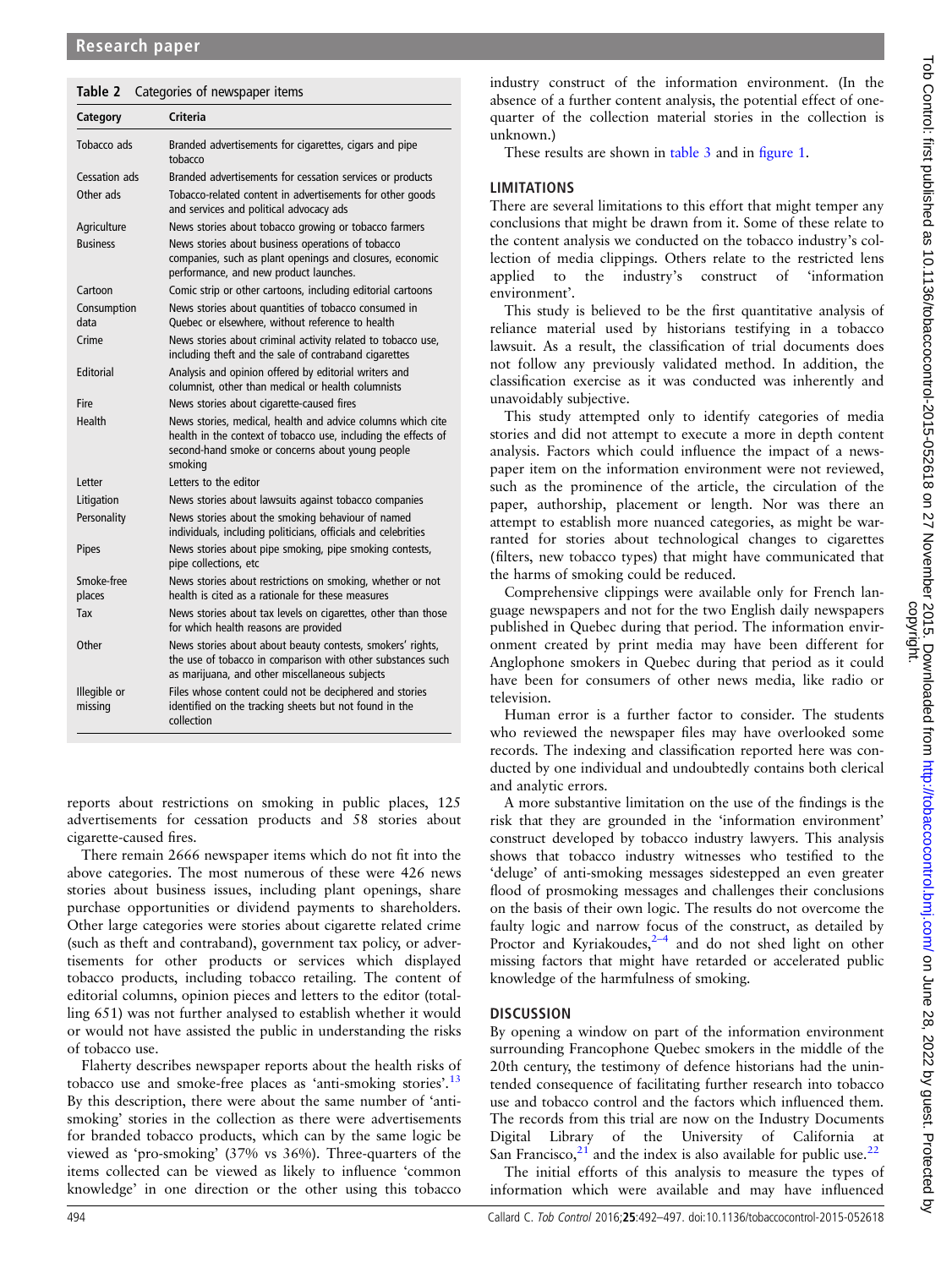<span id="page-3-0"></span>

|                                                      | 1950-1954      | 1955-1959      |                | 1960-1964 1965-1969 | 1970-1974 1975-1979 |                 | 1980-1984      | 1985-1989      | <b>Total</b> | Total (%)      |
|------------------------------------------------------|----------------|----------------|----------------|---------------------|---------------------|-----------------|----------------|----------------|--------------|----------------|
| Number of newspaper items                            | 1333           | 1015           | 1038           | 982                 | 951                 | 1017            | 1365           | 2064           | 9765         | 100            |
| Prosmoking                                           |                |                |                |                     |                     |                 |                |                |              |                |
| Tobacco ads                                          | 685            | 612            | 543            | 412                 | 313                 | 358             | 425            | 173            | 3521         | 36             |
| 'Anti-smoking'                                       |                |                |                |                     |                     |                 |                |                |              |                |
| <b>Health</b>                                        | 143            | 196            | 279            | 328                 | 365                 | 363             | 441            | 715            | 2830         | 29             |
| Smoke free spaces                                    | 3              | $\overline{7}$ |                |                     | 17                  | 77              | 75             | 386            | 565          | 6              |
| Cessation ads                                        | $\overline{7}$ |                | 1              | 9                   | $\overline{7}$      | 18              | 40             | 43             | 125          | $\mathbf{1}$   |
| Fire                                                 | 21             | 3              | 3              | $\overline{7}$      | 8                   | $\mathbf{1}$    | 10             | 5              | 58           | $\mathbf{1}$   |
| Subtotal                                             | 174            | 206            | 283            | 344                 | 397                 | 459             | 566            | 1149           | 3578         | 37             |
| Unknown                                              |                |                |                |                     |                     |                 |                |                |              |                |
| <b>Business</b>                                      | 94             | 25             | 52             | 80                  | 43                  | 23              | 32             | 77             | 426          | 4              |
| Letter                                               |                | $\mathbf{1}$   | 5              | 3                   | 6                   | 46              | 80             | 150            | 291          | 3              |
| Crime                                                | 107            | 28             | 20             | 21                  | 38                  | $7\overline{ }$ | $\overline{7}$ | 53             | 281          | 3              |
| Tax                                                  | 44             | 17             | 13             | 16                  | 11                  | 16              | 51             | 62             | 230          | $\overline{2}$ |
| Cartoon                                              | 30             | 6              | 8              | 3                   | 35                  | 30              | 54             | 47             | 213          | $\overline{2}$ |
| Other ads                                            | 52             | 34             | 30             | 19                  | $\overline{7}$      | $\mathbf{1}$    | 28             | 37             | 208          | $\overline{2}$ |
| Editorial                                            | 11             | 9              | $\overline{7}$ | $6\phantom{1}$      | 6                   | 9               | 21             | 78             | 147          | $\overline{2}$ |
| Agriculture                                          | 34             | 19             | 18             | 19                  | 15                  | 11              | 6              | 17             | 139          | $\mathbf{1}$   |
| Consumption data                                     | 27             | 19             | 21             | 11                  | 15                  | 12              | 12             | 15             | 132          | $\mathbf{1}$   |
| Personality                                          | 11             | 6              | 9              | 12                  | 16                  | 8               | 21             | 36             | 119          | $\mathbf{1}$   |
| Pipe                                                 | 20             | 9              | 3              | 5                   | 8                   | 5               | 6              | 3              | 59           | $\mathbf{1}$   |
| Litigation                                           | $\overline{2}$ |                | 6              | $\mathbf{1}$        |                     | $\mathbf{1}$    | $\overline{2}$ | 21             | 33           | 0.3            |
| Other                                                | 40             | 21             | 19             | 25                  | 38                  | 30              | 54             | 139            | 366          | $\overline{4}$ |
| Missing/illegible                                    | $\overline{2}$ | 3              | $\mathbf{1}$   | 5                   | 3                   | $\mathbf{1}$    | $\mathbf{0}$   | $\overline{7}$ | 22           | 0.2            |
| Subtotal                                             | 474            | 197            | 212            | 226                 | 241                 | 200             | 374            | 742            | 2666         | 27             |
| Total                                                | 1333           | 1015           | 1038           | 982                 | 951                 | 1017            | 1365           | 2064           | 9765         | 100            |
| News stories about health<br>containing denial-doubt | 24             | 48             | 27             | 22                  | 10                  | 1               | 1              | 11             | 144          |                |
| As percentage of all health items                    | 17%            | 24%            | 10%            | 7%                  | 3%                  | 0.3%            | 0.2%           | 2%             | 5%           |                |

public understanding of the harms of tobacco use can help contextualise the statements made to courts by historians in support of the defence of common knowledge. It complements the testimony of Canadian historians who excluded the majority of tobacco-related newspaper content, including advertisements, in their presentations to a Quebec court and challenges their claims that the media carried a 'deluge of anti-smoking material' or that the 'industry's message was drowned out by the over-whelming flood of anti-smoking stories'.<sup>[13](#page-4-0)</sup>

The 2013 testimony by Flaherty and Lacoursière in the Montreal tobacco trials was the first time that the common knowledge defence was used in a tobacco trial in Canada. There are other lawsuits facing tobacco companies in Canada, including attempts by each of 10 Canadian provinces to recover the healthcare costs associated with treating tobacco-related disease. $^{23}$  $^{23}$  $^{23}$  Should these suits ever come to trial, the defence legal teams may hesitate to repeat this testimony given the hostile response it was given by the judge in the Quebec class actions.

In ruling in favour of the plaintiffs, Justice Riordan of the Quebec Superior Court essentially disqualified the common knowledge defence and the historians who presented it. Their failure to include advertising in their reviews and their use of media attention as a measure of common knowledge were among the reasons the judge gave for his decision to not 'give any credence' to the views of these historians about when Quebec smokers might be expected to have been informed about the risks of smoking.

[I]t seems inconsistent, to say the least, that these experts should be so chary to opine on the effect of newspaper and magazine

ads on people's perception when they have absolutely no hesitation with respect to the effect of articles and editorial cartoons in the very same newspapers and magazines in which those ads appeared. They seem to have been tracing their opinions with a scalpel in order to justify sidestepping such an obviously important factor. In doing so, they not only deprive the Court of potentially valuable assistance in its quest to ascertain one of the key facts in the case, but they also seriously damage their credibility.

The judge not only rejected the testimony of the defence historians, he used the testimony offered by the plaintiffs' expert historian, Robert Proctor, to rule that the public should have known about the risk of smoking by January 1980. He also rejected the philosophical underpinning of the common knowledge defence:

Professor Flaherty talks of "common knowledge," but all either he or Professor Lacoursière is showing is the level of media attention given to the issue. That is not knowledge. That is exposure. On that basis, how can they opine on anything more than surveying what was published and publicly available?

The industry defence suffered a further injury when the judge used the common knowledge argument against them, saying that it was an admission by the companies that they too would have been aware of the risks of smoking while they were selling these products without warnings. $^{24}$  $^{24}$  $^{24}$ 

Tobacco companies in Canada have to date failed in their attempt to use the common knowledge argument to protect them from being held liable for harming smokers. A consequence of their first attempt to do so was the public release of a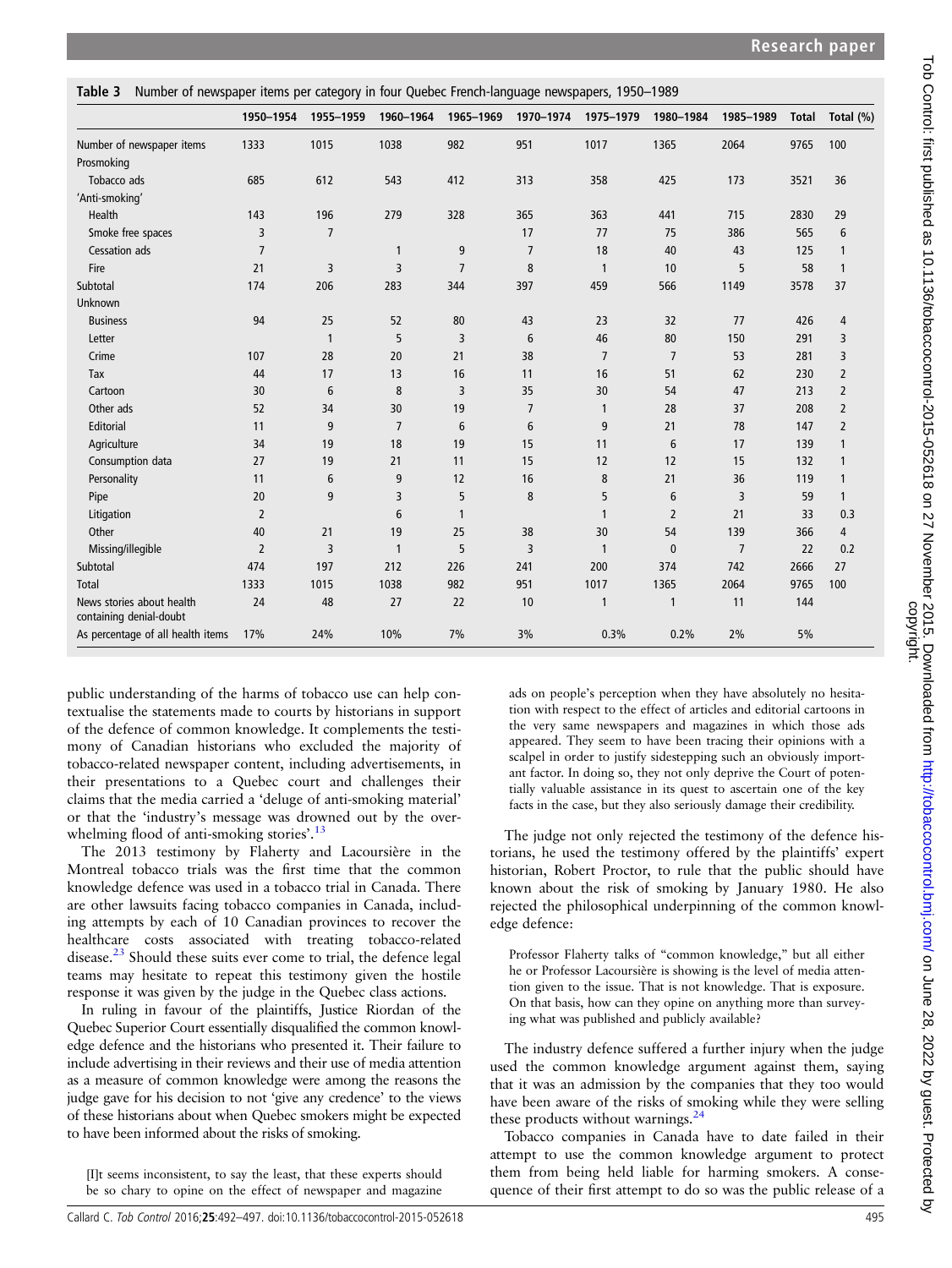<span id="page-4-0"></span>

Figure 1 Number of newspaper items per category in four Quebec daily French-language newspapers, 1950–1989.

large archival collection. On the basis of this initial study, we might expect that additional analysis of this material will further weaken the ability of the companies to convince courts that the information environment surrounding smokers in the mid to late 20th century was one which clearly and unambiguously communicated that smoking was harmful.

#### What this paper adds

Tobacco companies engaged the common knowledge defence strategy during a recent Canadian tobacco trial. The material they assembled to support this argument inadvertently established a comprehensive archival record of newspaper coverage of tobacco issues for at least four decades, including records of tobacco advertisements and denialist statements issued by tobacco industry representatives. A preliminary analysis of the archive shows that the public was exposed to more prosmoking than anti-smoking messages in the newspapers surveyed until at least the 1980s.

Contributors CC was responsible for the study design and report. The collection of news clippings on which this study was based was conducted by history students at the Université du Québec à Montréal in 1999.

Funding This research was conducted as part of a project supported by the Quebec Ministry of Health and Social Services.

Competing interests None declared.

**Provenance and peer review** Not commissioned; externally peer reviewed.

Data sharing statement The records analysed for this report are all available, as is the classification conducted in this review.

#### **REFERENCES**

- Kyriakoudes L. Historians' testimony on "common knowledge" of the risks of tobacco use: a review and analysis of experts testifying on behalf of cigarette manufacturers in civil litigation. [Tob Control](http://dx.doi.org/10.1136/tc.2005.014076) 2006;15(Suppl IV):iv107-16. iv11.
- 2 Delafontaine R. Historians as expert judicial witnesses in tobacco litigation. A controversial legal practice. Springer, 2015.
- 3 Proctor RN. "Everyone knew but no one had proof": tobacco industry use of medical history expertise in US courts, 1990–2002. [Tob Control](http://dx.doi.org/10.1136/tc.2004.009928) 2006;15(Suppl 4): iv117–25.
- 4 Proctor RN. Golden holocaust: origins of the cigarette catastrophe and the case for abolition. Berkeley: University of California Press, 2012.
- 5 World Health Organization. Conference of the Parties to the WHO Framework Convention on Tobacco Control. Report of the Expert Group. Implementation of Article 19 of the Convention: Liability. 5 June 2014.
- 6 Hiilamo H. Historioitsijat tupakkateollisuuden palveluksessa. Tieteessä tapahtuu 2011;29:29–35. Viitattu 3.11.2012.
- 7 McTear v. Imperial Tobacco Ltd., Outer House, CSOH 69, Court of Session (2005).
- 8 Pou v British American Tobacco (New Zealand) Limited & Anor [2006] NZHC 451.
- 9 Cécilia Létourneau v. JTI-Macdonald Corp, Imperial Tobacco Canada Ltd., and Rothmans, Benson & Hedges Inc., Quebec Superior Court. Case No. 500-06-000070-983.
- 10 Conseil québécois sur le tabac et la santé and Jean-Yves Blais v. JTI-Macdonald Corp, Imperial Tobacco Canada, and Rothmans, Benson & Hedges Inc. Quebec Superior Court. Case No. 500-06-000076-980.
- 11 Amended motion to institute class action proceedings. Conseil québécois sur le tabac et la santé and Jean-Yves Blais v. JTI-Macdonald Corp, Imperial Tobacco Canada, and Rothmans, Benson & Hedges Inc. Quebec Superior Court. Case No. 500-06-000076-980.
- 12 Plea of Defendant Imperial Tobacco Canada Limited. Cécilia Létourneau v. JTI-Macdonald Corp, Imperial Tobacco Canada Ltd., and Rothmans, Benson & Hedges Inc., Quebec Superior Court. Case No. 500-06-000070-983.
- Flaherty DH. Awareness of the Health risks of Smoking in Quebec (1950–1988). Exhibit 20063. Cécilia Létourneau v. JTI-Macdonald Corp, Imperial Tobacco Canada Ltd., and Rothmans, Benson & Hedges Inc., Quebec Superior Court. Case No.